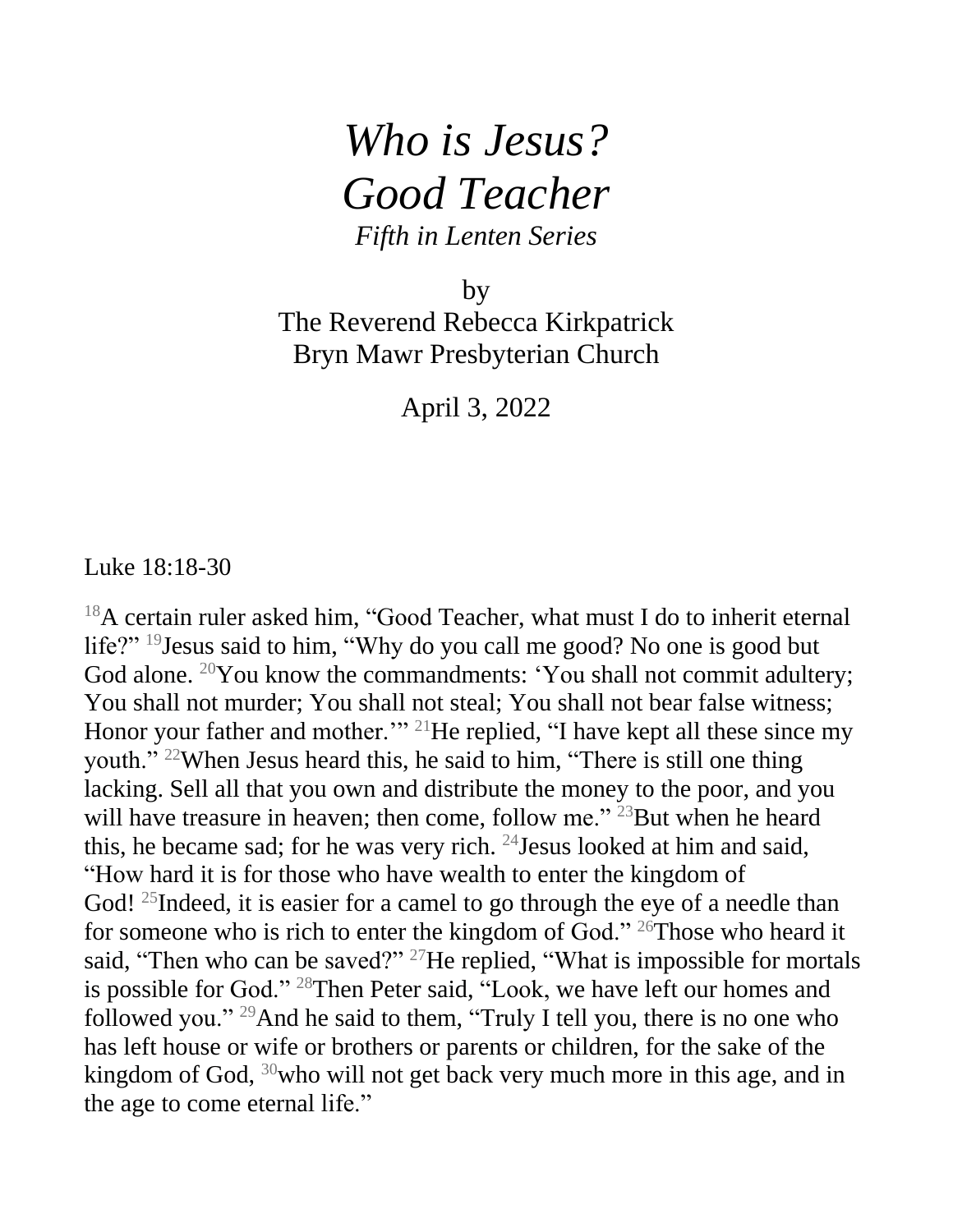Brooklyn teacher and poet Taylor Mali published a poem several years ago that I first encountered in my early years of ministry as I was trying to understand and find within myself the elusive alchemy that some pastors seem to have that enables them to engage and compel young people to not just learn about the faith, but to live it out as well. I wanted to be a good teacher of the faith. The poem is called "Undivided Attention."

A grand piano wrapped in quilted pads by movers, tied up with canvas straps—like classical music's birthday gift to the criminally insane is gently nudged without its legs out an eighth‐floor window on 62nd street. It dangles in April air from the neck of the movers 'crane, Chopin-‐shiny black lacquer squares and dirty white crisscross patterns hanging like the second‐to‐last note of a concerto played on the edge of the seat, the edge of tears, the edge of eight stories up going over it's a piano being pushed out of a window and lowered down onto a flatbed truck!—and I'm trying to teach math in the building across the street. Who can teach when there are such lessons to be learned? All the greatest common factors are delivered by long‐necked cranes and flatbed trucks or come through everything, even air. Like snow. See, snow falls for the first time every year, and every year my students rush to the window as if snow were more interesting than math, which, of course, it is. So please. Let me teach like a Steinway, spinning slowly in April air, so almost-‐falling, so hinderingly dangling from the neck of the movers 'crane. So on the edge of losing everything. Let me teach like the first snow, falling.<sup>1</sup>

 $\overline{a}$ 

<sup>1</sup> https://taylormali.com/poems/undivided-attention/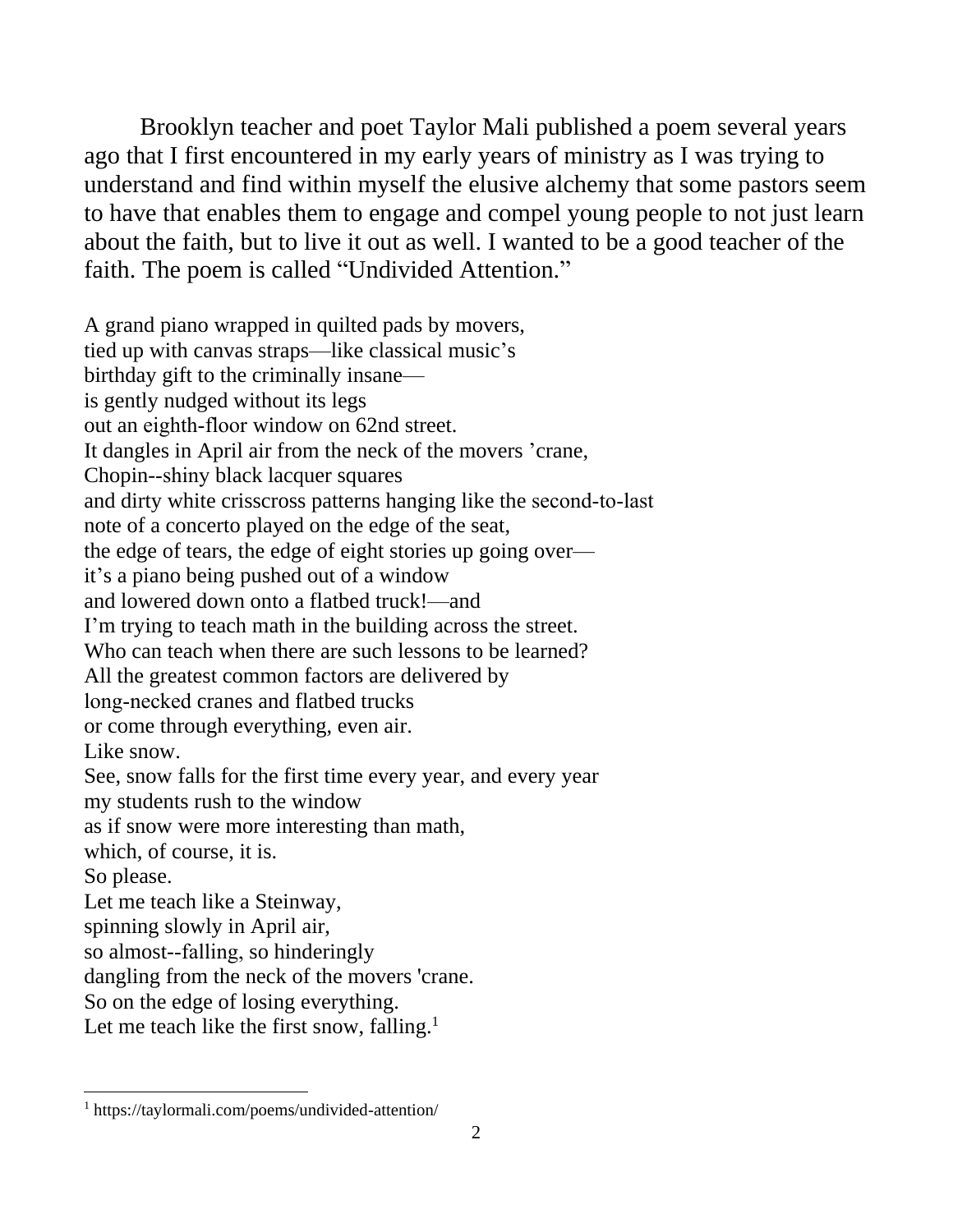It gave me a lot of comfort that even this charming poet struggled to keep his students attention - and he was just teaching middle school math. I was trying to teach 8th grade Confirmation students to care about Presbyterian polity. I wanted to be a good teacher, the kind of teacher who could capture the undivided attention of my students, to actually shape the hearts and minds of these young people into disciples of Jesus Christ.

The man in our Gospel story this morning calls Jesus, Good Teacher, the only time anyone does that in all four of the Gospels. While other Gospels describe the ruler in this passage as young, Luke instead presents him as older man who has tried his whole life to follow the letter of the law, keeping the commandments faithfully. He asks Jesus directly for the key to inheriting eternal life, and Jesus enumerates the commandments for the gathered crowd. You shall not commit adultery, you shall not murder, you shall not steal, you shall not lie, honor your father and mother. This student has asked a question about heavenly possibilities and Jesus answers him with earthly expectations.

He pushes back against Jesus, or maybe actually seeks to celebrate with Jesus that he passed this test. If this is what it takes to inherit eternal life, he has kept all of these since his youth. Jesus responds with one more examination, one more obligation, one more test. "There is still one thing lacking. Sell all that you own and distribute the money to the poor; then come, follow me."

What's especially interesting about the way that Luke tells this story is that in other versions the man reacts with sadness and walks away. Not in Luke. Yes, he is sad. He is discouraged, because this is going to be more work that he expected. But he stays. Jesus has his undivided attention. Jesus looks at him, and Jesus continues to teach him. He goes on to offer a teaching that is familiar to many of us about rich men and their unlikelihood to enter the kingdom of heaven as unlikely as it is for a camel to walk through the eye of a needle.

This teaching sparks more questions from his disciples. They too want to know if they have done enough, sacrificed enough, walked away from enough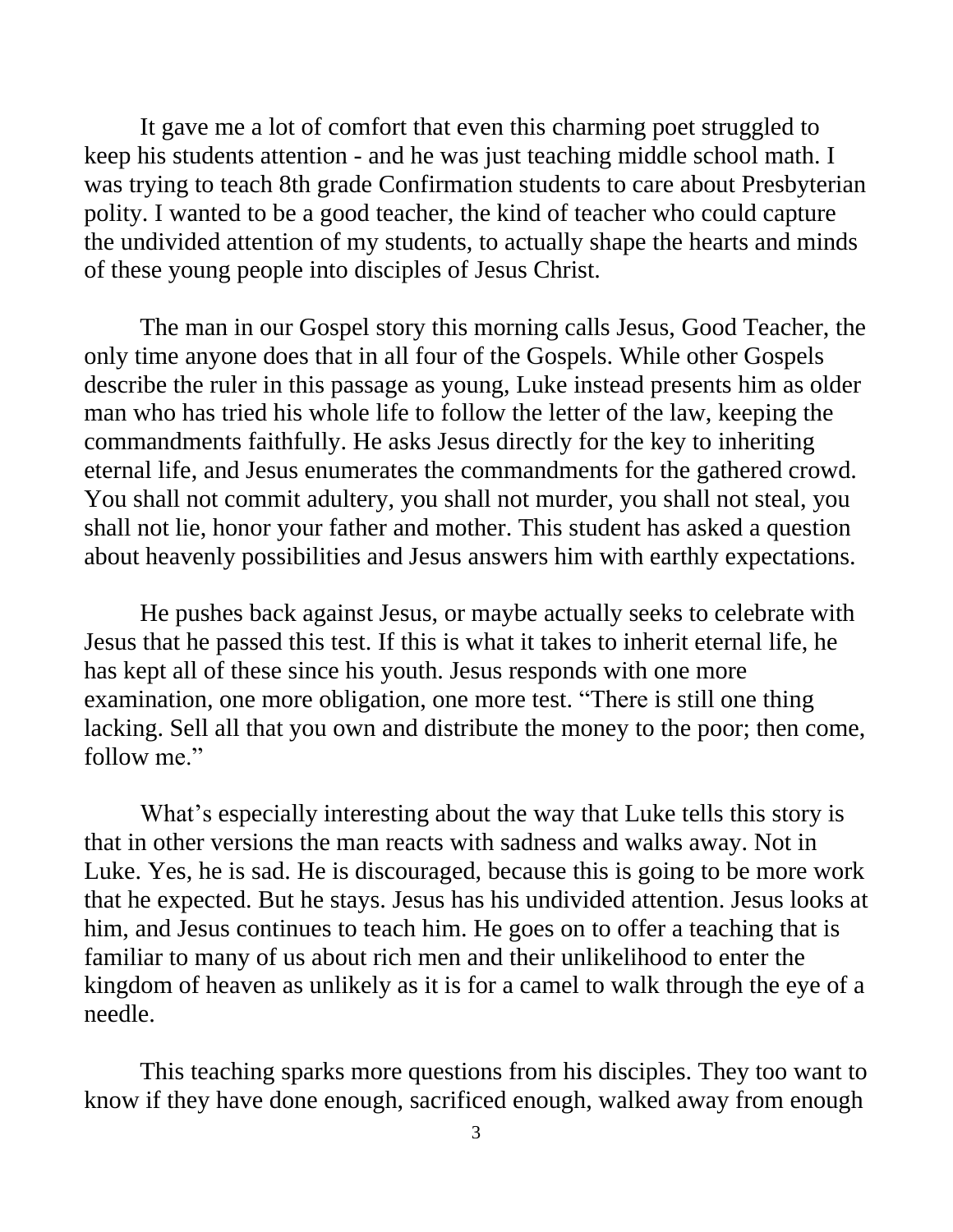to ensure their salvation. How will they know when they have been saved? Jesus tries to encourage them in their confusion and explains a truth they likely didn't quite grasp, a lesson that he comes back to over and over again that even though these kinds of demands seem impossible for us as human beings to ever get right, nothing is impossible for God.

This story is just a small vignette of Jesus teaching the crowds which falls in the middle of a larger story that illustrates Jesus' range and flexibility as a good teacher.

Agnes talked to us last week about Jesus as an especially skilled storyteller, teaching and illuminating his message through a wide range of parables. But right before today's passage, we are reminded that Jesus himself wasn't above a good object lesson as well, taking young children into his arms and then using them to teach the adults what it means to truly welcome the reign of God's kingdom into their lives. After our passage Jesus teaches through the miraculous healing of a beggar sitting along the side the road who cries out to him as he passes by, and then in the end encounters the tax collector Zacchaeus and teaches his disciples about the abundant grace of God by taking them on a field trip to share a meal in the home of a sinner.

There is no doubt that Jesus was a good and skilled teacher in his time, but our struggle often comes when we seek to experience Jesus as our teacher 2,000 years later, looking for more creative ways to learn from him, to have that experience of being *challenged by* him and *seen by* him when mostly we just *read about him* in a book.

In the early 1980's Psychologist Howard Gardner published a new theory of multiple intelligences - the idea being that humans learn and understand in very different ways, even though most schools at the time taught everything in a singular way. Schools teach through words and logic, but some human beings learn through art, through the experience of their bodies, through music, through an ability to interact with other human beings or through the natural world. Actually it was not just that people learn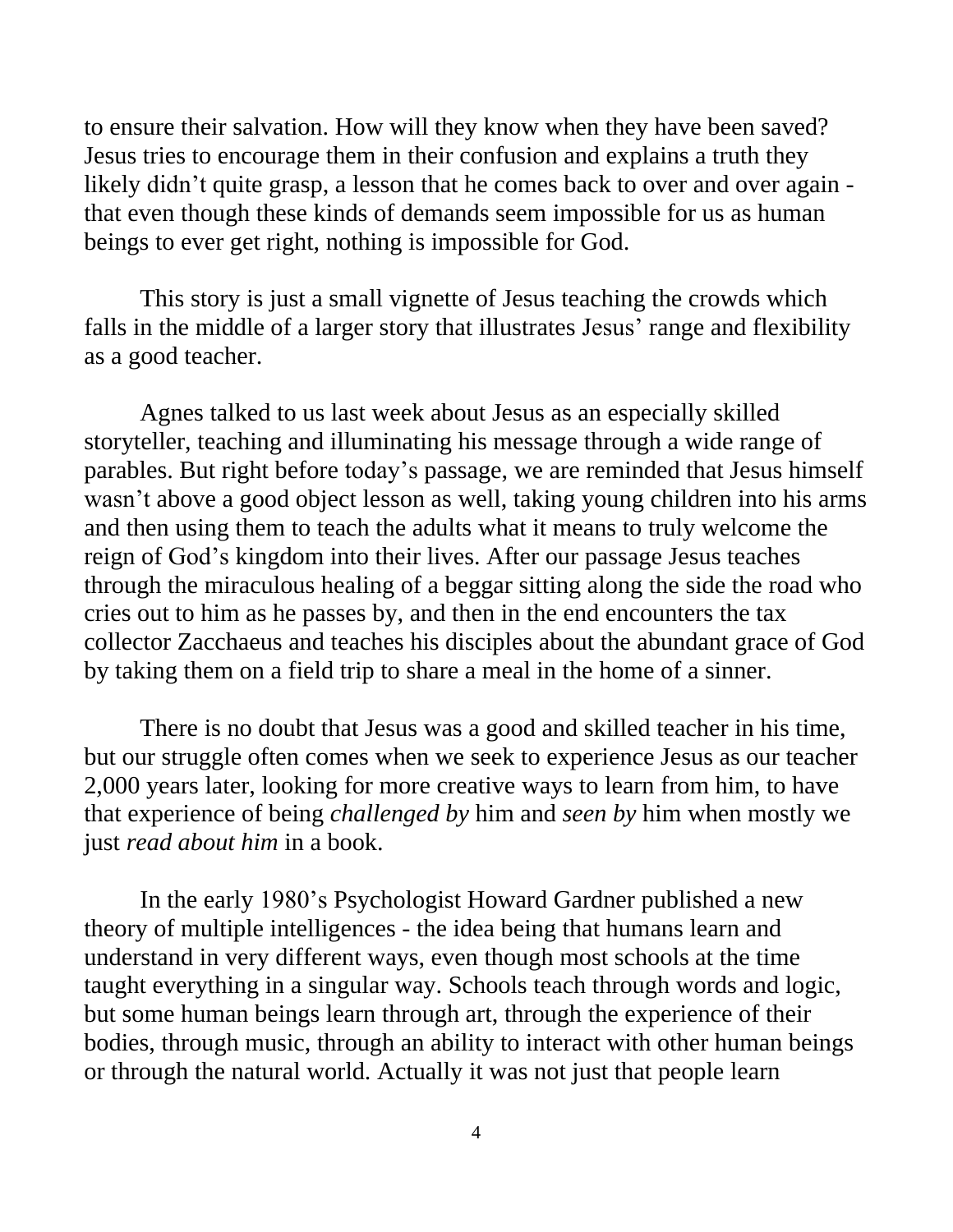differently but that they possess intelligence in ways that the world never thought to measure or celebrate.

A decade later, this theory of multiple intelligences entered Sunday School classroom, including here at Bryn Mawr, as pastors, educators and volunteer teachers sought to find new and creative ways to tap into the multiple intelligences of our children in the hopes they would connect with Jesus, the church and the faith in a way that maybe Bible reading and worksheets never really accomplished. We taught them about the last supper by inviting them to cook and share a meal together. We taught them about miracles by turning Sunday school rooms into science labs. We taught them about the ministry of Paul by creating giant maps of the Mediterranean on the floor of their classrooms so they could physically walk Pauls' missionary journeys alongside their classmates. These teaching practices are now standard in most of our children's classrooms.

As we employed these creative teaching tools in my previous congregation in Indiana, we decided to create a new curriculum to teach our children to know and love our Presbyterian Brief Statement of Faith. Each Sunday in Lent this year, in our worship here at BMPC the Jesus portion of that statement has been our Affirmation of Faith. When it came to teaching them these affirmations about Jesus which focus so intentionally not just on what Jesus said but how he taught through his actions, we used a particular multiple intelligence technique focused on those who learn through their bodies. We technically refer to it as kinesthetic intelligence.

Students were placed in groups of three or four and invited them to illustrate the different acts of Jesus found in the Brief Statement of Faith by sculpting their classmates- positioning their classmate's bodies - into scenes. So that they could feel in their bodies what it feels like to heal the sick, to bind up the broken hearted, to break the power of sin and evil. To be fair some lines of the statement are easier to imagine and sculpt than others, but that is where the learning begins -when we imagine and debate together not just what it meant that Jesus did these things, but that we are called to do them as well.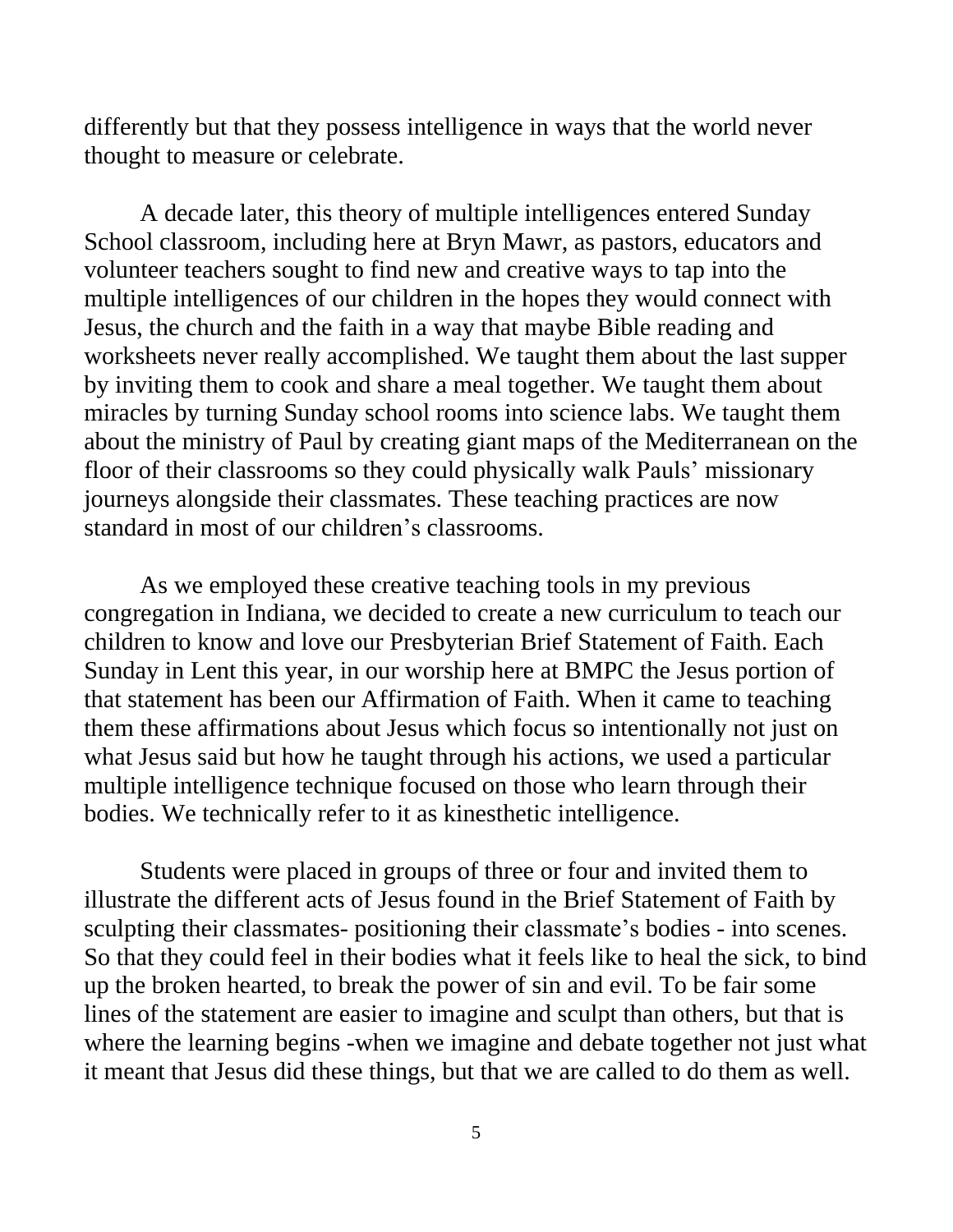A fifth grader actually has pretty insightful thoughts on what it means to eat with an outcast as well as what human pain looks and feels like.

While I am doubtful that too many of us as adults would be all that open to me asking you as a part of an adult class here to sculpt one another into scenes of the life, ministry and teachings of Jesus Christ, but as adult learners it is incumbent upon us to find ways to say yes when creative moments present themselves outside the classroom to experience Jesus as a good teacher. To learn from Jesus and to give him our undivided attention.

Within my body I feel Jesus' teaching about blessing children and welcoming the kingdom of God into my life every time a bend down to have a conversation with a child about what they have learned recently about life and love, about grace and the Bible. That feeling is mostly in my knees that have a started making a little clicking sound when I bend them too deeply. But I feel it all the same.

We can learn about the hope and restoration that came with Jesus' healing touch and his teaching of grace and wholeness that he offered friends and strangers every time we sit with, and pray with, and hold the hands of those experiencing illness and grief.

We experience Jesus as a teacher every time we push ourselves to be in fellowship and honest conversation with people whose lives and experiences and struggles are so very different from our own. I may not know exactly what binding up the hearts of the broken looks like, but I can feel it in my bones as though Jesus himself is sitting alongside me and encouraging me on in the midst of important and challenging conversations.

As we enter into Holy Week, we will experience Jesus as a good teacher as he practices every commandment he has taught us to keep, as he gives up himself everything he has asked us to sacrifice, as he walks the path of love himself that he keeps encouraging us to follow, as he lives out his lessons in his own body on the cross. There is nothing he has taught us to do that he didn't willingly do for us first.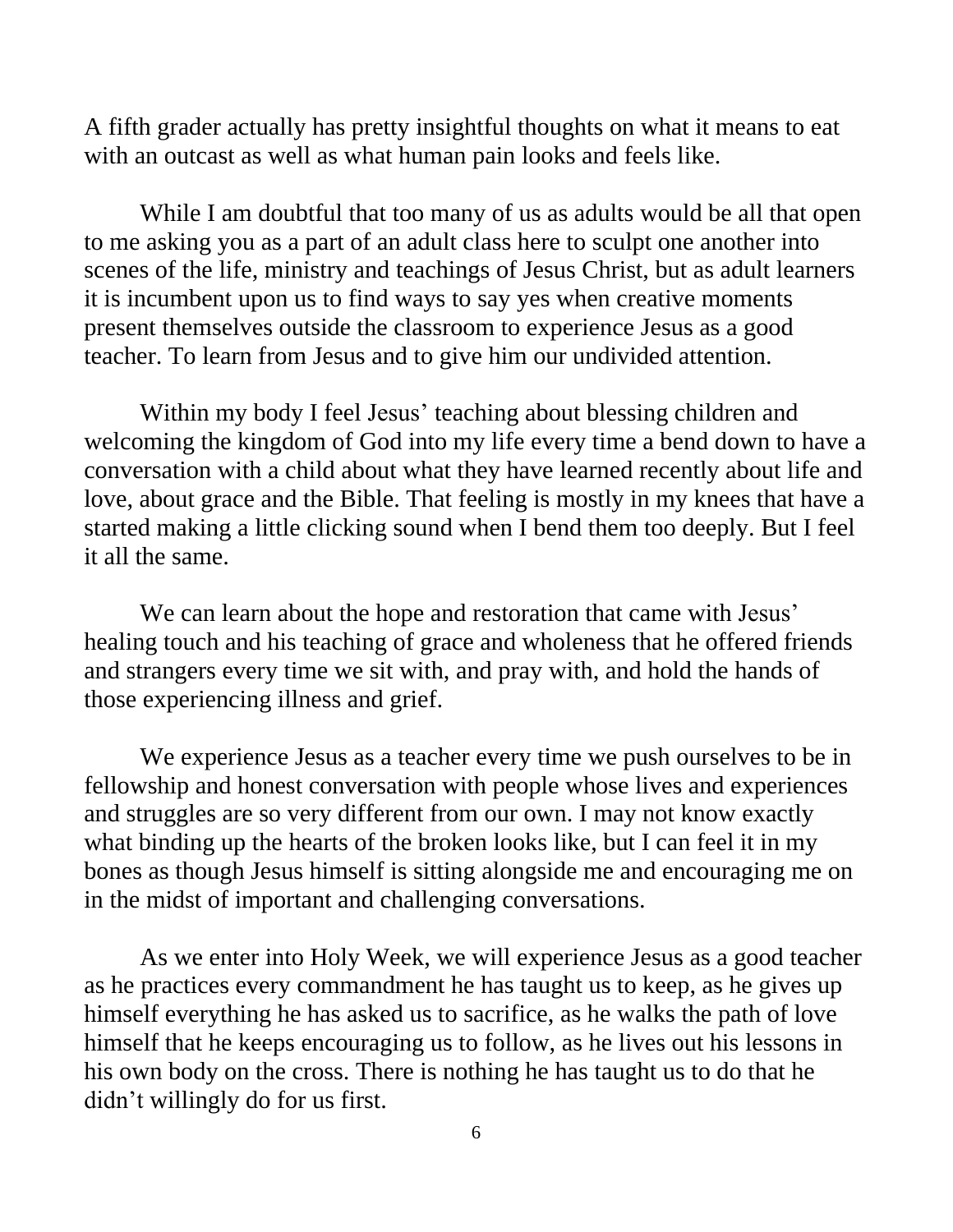In his classic work - the *Courage to Teach*, Quaker teacher and author, Parker Palmer has his own insight into what makes someone a good teacher that I think has a lot to do with Jesus' strengths as a teacher.

"Good teaching cannot be reduced to technique. Good teachers possess a capacity for connectedness. They are able to weave a complex web of connections among themselves, their subjects, and their students so that students can learn to weave a word for themselves. The connections made by good teachers are held not in their methods but in their hearts - meaning heart in its ancient sense, as the place where intellect and emotion and spirit and will converge in the human self.

As good teachers weave the fabric that joins them with students and subjects, the heart is the loom on which the threads are tied, the tension is held, the shuttle flies, and the fabric is stretched tight. Small wonder then that teaching tugs at the heart, opens the heart and even breaks the heart - and the more one loves teaching the more heartbreaking it can be. The courage to teach is the courage to keep one's heart open in the very moments when the heart is asked to hold more than it is able so that teacher and student and subject can be woven into the fabric of community that learning and living require.<sup>2</sup>"

Jesus' teachings aren't just about asking us to give everything away like he did this rich ruler, his teaching is about asking our hearts to hold more than they are able, and that inevitably means letting some things go.

As we reach the end of the Gospel of Luke, Jesus is just a few verses away from entering Jerusalem, he is just on the edge of losing everything. If we are paying attention, this is when we can learn the most. Jesus is teaching us that all things are possible for God, and that is a lesson best taught when God through Jesus, transforms something so painful, something so heartbreaking, something so final, into something impossible, something new and alive and good.

 $\overline{a}$ 

<sup>&</sup>lt;sup>2</sup> Palmer, Parker. The Courage to Teach: Exploring the Inner Landscape of a Teacher's Life. John Wiley & Sons, Inc. 1998.